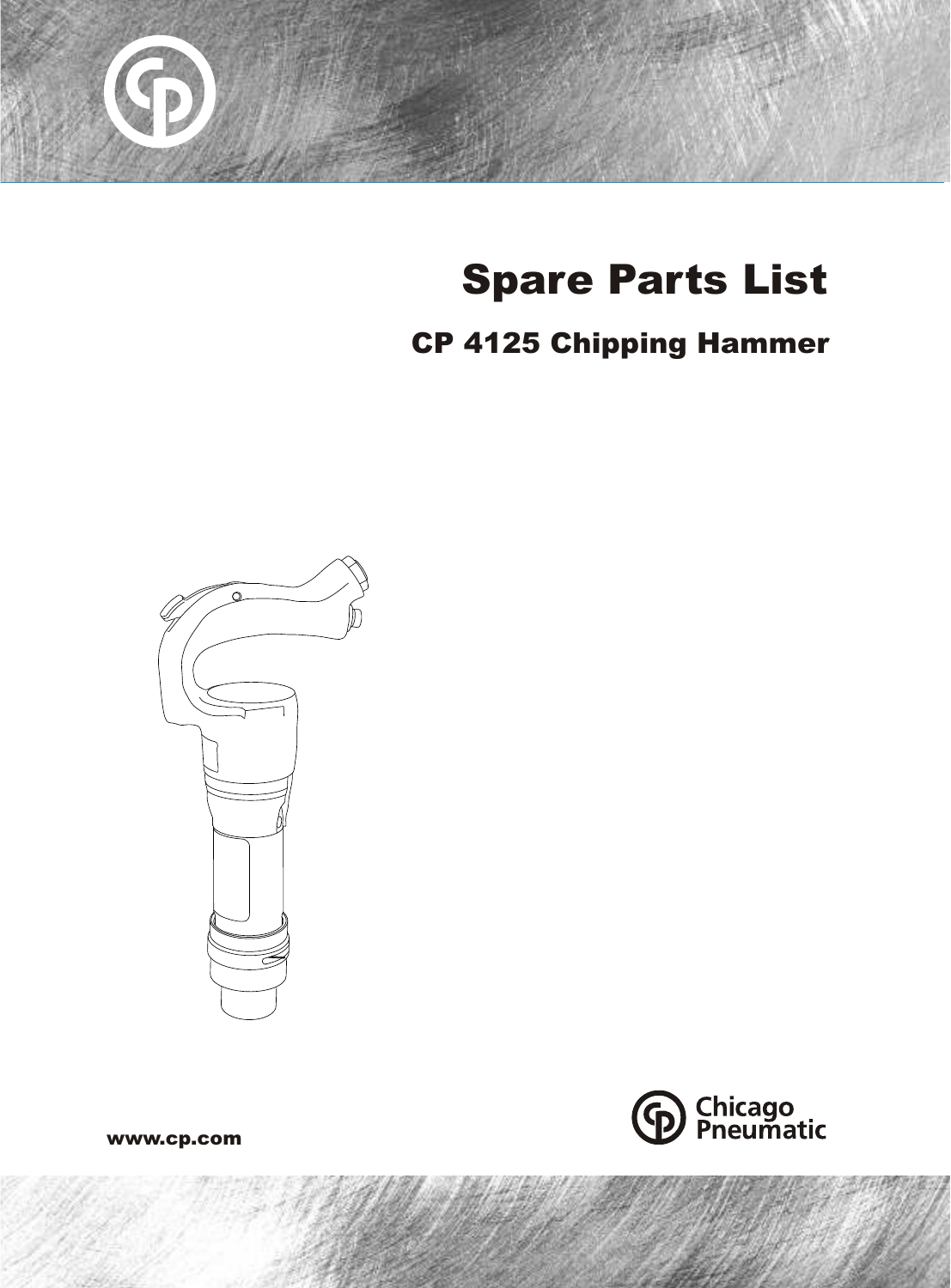## 2005-01<br>No. 9800 0522 01

© Copyright<br>STOCKHOLM • SWEDEN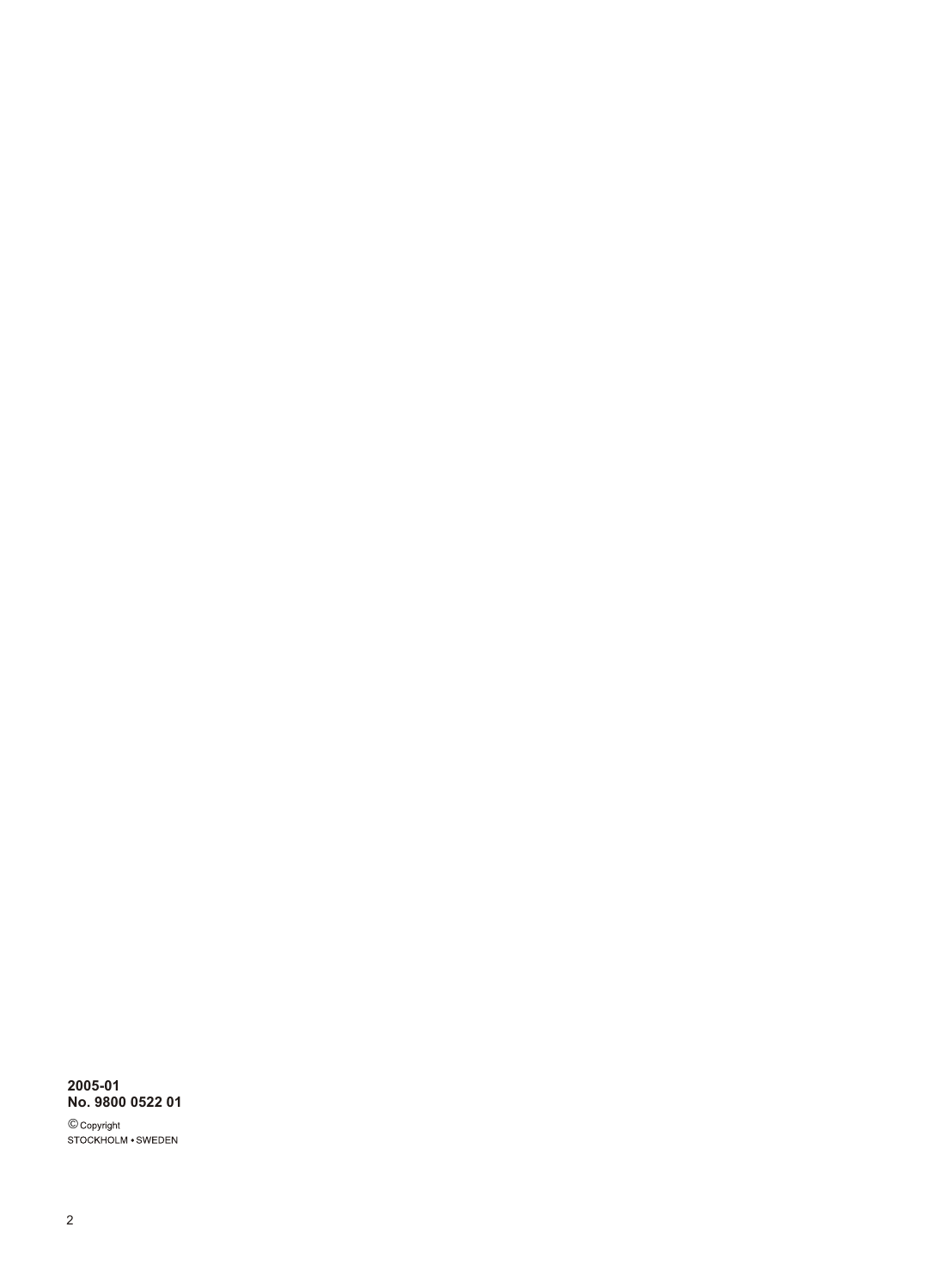#### **Contents Pages**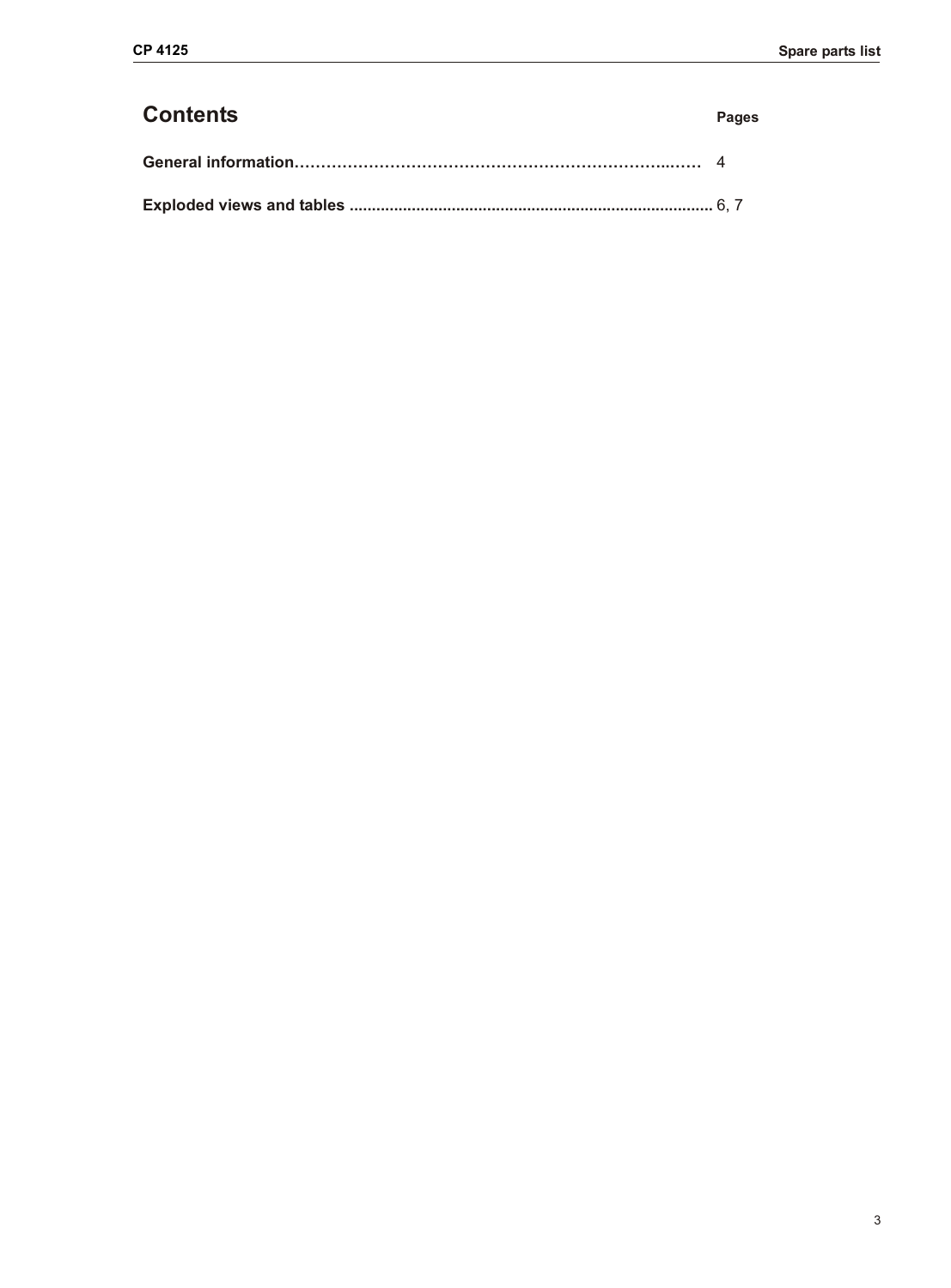## **GENERAL INFORMATION**

Welcome! Protect your investment in the world's finest air tools. Use genuine CP replacement parts.

The purchase of replacement parts for your CP tools deserves the same good judgment that resulted in the buying of the tools themselves. Each genuine CP part is made from carefully selected and inspected material, subjected to sophisticated machinery and finishing processes and heat-treated to produce just the right combination of hardness, ductility and impact resistance for its intended use. All parts are manufactured concurrently with those used in production tools, and are identical to them. The use of parts other than genuine CP replacement parts can lead to substandard performance, early failure, possible damage of other parts and, in some instances, unsafe conditions.

To reduce the risk of injury, read and understand the Operating Instructions manual and the percussion tool safety instructions before operating the tool.

CP 4125 is a pneumatic tool designed for rugged use in foundries, shipyards, refineries, fabrication shops and construction applications. The 2" to 4" stroke versions offer the power levels necessary for a variety of uses from light to medium chipping and trimming through heavy cutting.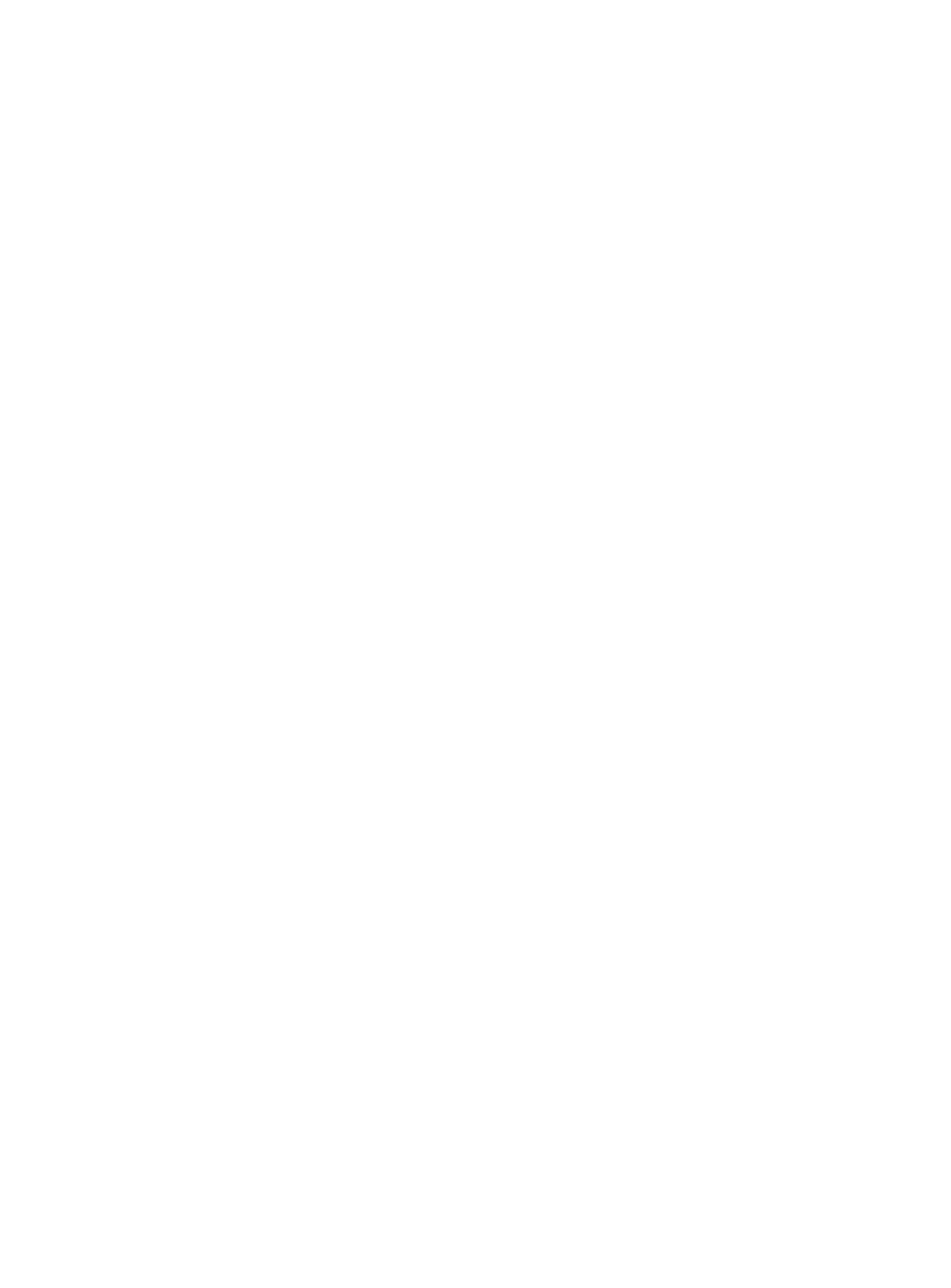### **EXPLODED VIEW OF CP 4125 2R, CP 4125 2H CP 4125 3R, CP 4125 3H CP 4125 4R, CP 4125 4H**

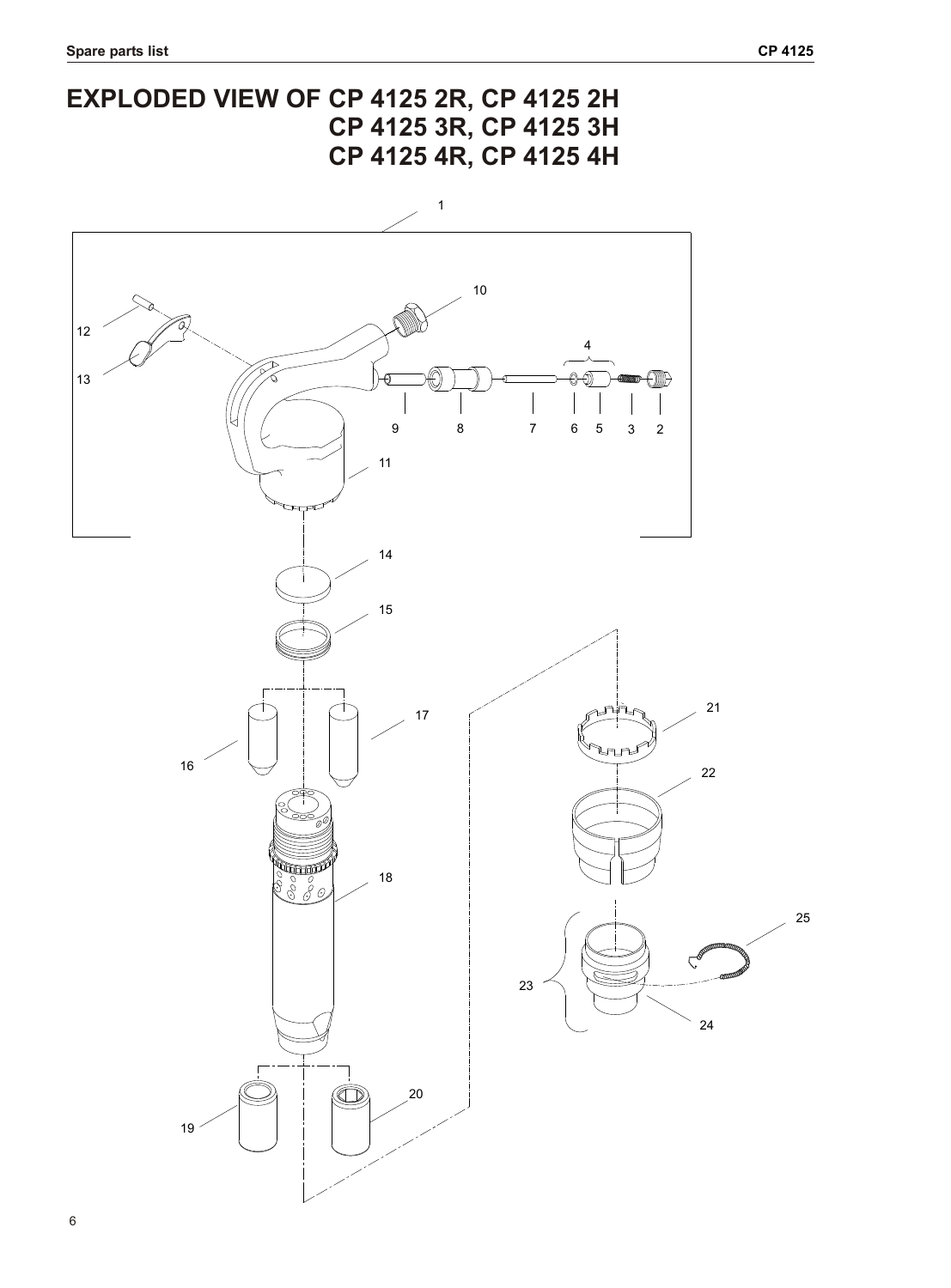Ref. No. Ordering No. Qty. Description

CP 4125 Chipping Hammer

| 1  | P130242 | 1            | Handle assembly (Includes item No. 2, 3, 5, 6, 7, 8, 9, 10, 11, 12 & 13) |
|----|---------|--------------|--------------------------------------------------------------------------|
| 2  | P001873 | 1            | Plug - Throttle valve                                                    |
| 3  | P001853 | 1            | Spring - Throttle valve                                                  |
| 4  | P001768 | 1            | Valve - Throttle complete (Includes item No. 5 & 6)                      |
| 5  |         | 1            | Valve - Throttle                                                         |
| 6  | P083071 | 1            | O-ring (-011)                                                            |
| 7  | P070719 | 1            | Pin - Throttle valve bush                                                |
| 8  | P071318 | $\mathbf{1}$ | Tube - Throttle valve                                                    |
| 9  | P070733 | 1            | Bushing - Push pin                                                       |
| 10 | P009585 | 1            | <b>Bushing - Permanent</b>                                               |
| 11 |         | 1            | Handle                                                                   |
| 12 | A043627 | 1            | Pin - Throttle lever                                                     |
| 13 | P009818 | $\mathbf{1}$ | Lever - Throttle                                                         |
| 14 | P009837 | 1            | Lid (Ring valve)                                                         |
| 15 | P009836 | 1            | Valve (Ring valve)                                                       |
| 16 | P118662 | $\mathbf{1}$ | Piston (for 2" or 3" stroke version)                                     |
| 17 | P118678 | 1            | Piston (for 4" stroke version)                                           |
| 18 |         | 1            | Cylinder                                                                 |
| 19 | P001550 | 1            | Sleeve - Chisel (Round)                                                  |
| 20 | P001551 | 1            | Sleeve - Chisel (Hex)                                                    |
| 21 | P128247 | 1            | Collar - Lock                                                            |
| 22 | P071355 | 1            | Shield - Lock                                                            |
| 23 | P107243 | 1            | Sleeve - Retainer (Includes item No. 24 & 25)                            |
| 24 |         | 1            | Sleeve - Retainer                                                        |
| 25 | P070994 | 1            | Spring - Lock coil                                                       |